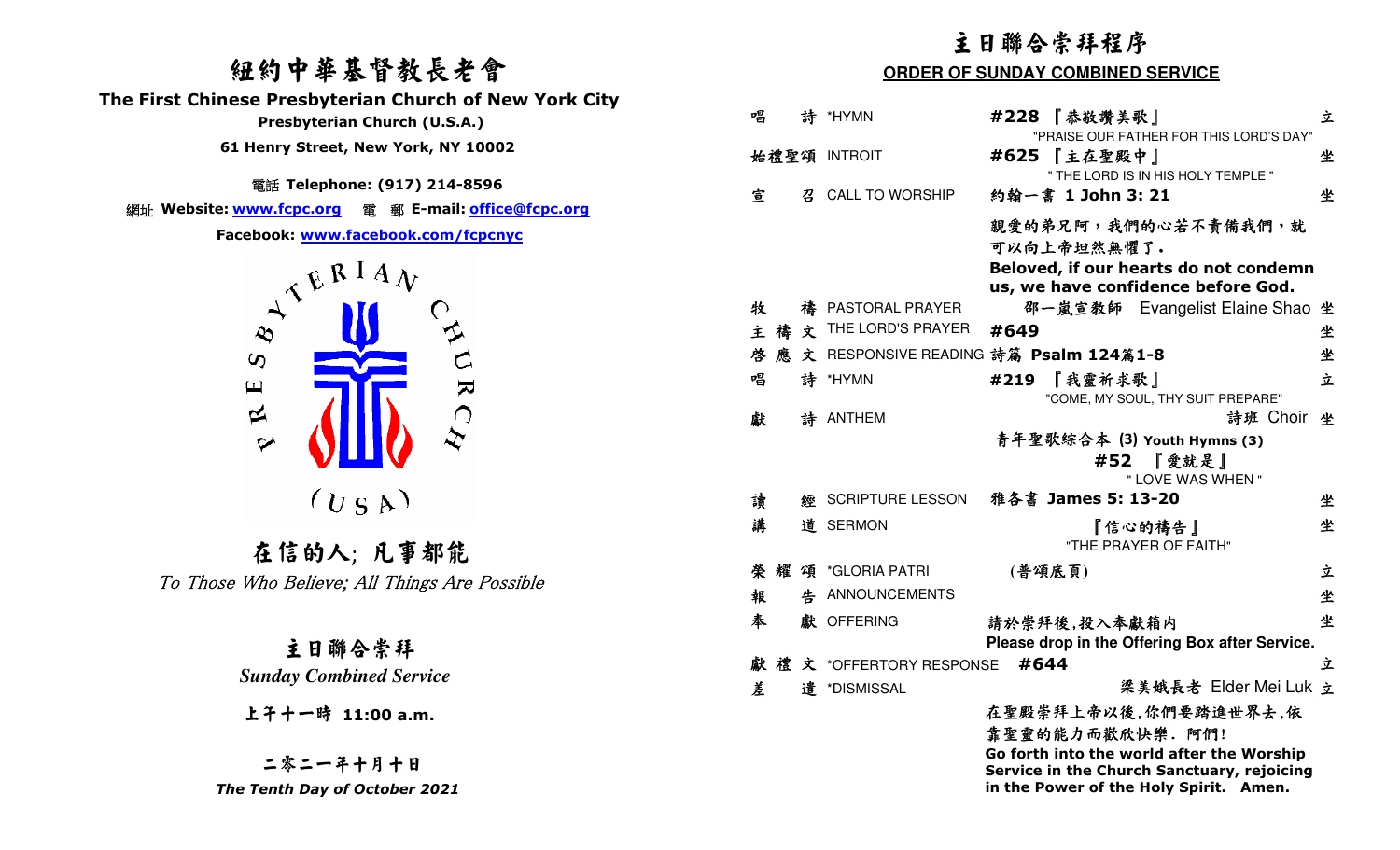阿 們 頌AMEN\* **#675** 

唱 詩 \*HYMN **#592**

立

立

2 『聖靈善導歌』 "HOLY SPIRIT, FAITHFUL GUIDE"

**\*please stand**

啟應文: 詩篇124篇1-8節

- 主席啟**:** 以色列人要說,若不是耶和華幫助我們,
- 會眾應**:** 若不是耶和華幫助我們,當人起來攻擊我們,
	- 向我們發怒的時候,就把我們活活的吞了.啟**:**
	- 那時,波濤必漫過我們,河水必淹沒我們.應**:**
	- 狂傲的水必淹沒我們。啟**:**
	- 耶和華是應當稱頌的。祂沒有把我們當野食交給他們吞喫。 應**:**
- 啟**:** 我們好像雀鳥從捕鳥人的網羅裡逃脫.網羅破裂,我們逃脫了。
	- 應**:** 我們得幫助,是在乎倚靠造天地之耶和華的名。

### **Responsive Reading: Psalm 124:1-8**

- 1 If it had not been the Lord who was on our side let Israel now say-
- 2 if it had not been the Lord who was on our side, when the enemies attacked us.
- 3 then they would have swallowed us up alive, when their anger was kindled against us;
- 4 then the flood would have swept us away, the torrent would have gone over us;
- 5 then over us would have gone the raging waters,
- 6 Blessed be the Lord, who has not given us as prey to their teeth.
- 7 We have escaped like a bird from the snare of the fowlers; the snare is broken, and we have escaped.
- 8 Our help is in the name of the Lord, who made heaven and earth.

### 講道經文:雅各書 **5: 13-20**

- 13 你們中間有受苦的呢,他就該禱告。有喜樂的呢,他就該歌頌。
- 14 你們中間有病了的呢,他就該請教會的長老來.他們可以奉主的名 用油抹他,為他禱告.
- 15 出於信心的祈禱,要救那病人,主必叫他起來.他若犯了罪,也必 蒙赦免。
- 16 所以你們要彼此認罪,互相代求,使你們可以得醫治。義人祈禱所 發的力量,是大有功效的。」
- 17 以利亞與我們是一樣性情的人,他懇切禱告,求不要下雨,雨就三 年零六個月不下在地上。
- 18 他又禱告,天就降下兩來,地也生出土產。
- 19 我的弟兄們,你們中間若有失迷真道的,有人使他回轉.
- 20 這人該知道叫一個罪人從迷路上轉回,便是救一個靈魂不死,並且 遮蓋許多的罪。

### **Scripture Lesson: James 5: 13-20**

- 13 Are any among you suffering? They should pray. Are any cheerful? They should sing songs of praise.
- 14 Are any among you sick? They should call for the elders of the church and have them pray over them, anointing them with oil in the name of the Lord.
- 15 The prayer of faith will save the sick, and the Lord will raise them up; and anyone who has committed sins will be forgiven.
- 16 Therefore confess your sins to one another, and pray for one another, so that you may be healed. The prayer of the righteous is powerful and effective.
- 17 Elijah was a human being like us, and he prayed fervently that it might not rain, and for three years and six months it did not rain on the earth.
- 18 Then he prayed again, and the heaven gave rain and the earth yielded its harvest.
- 19 My brothers and sisters, if anyone among you wanders from the truth and is brought back by another,
- 20 you should know that whoever brings back a sinner from wandering will save the sinner's soul from death and will cover a multitude of sins.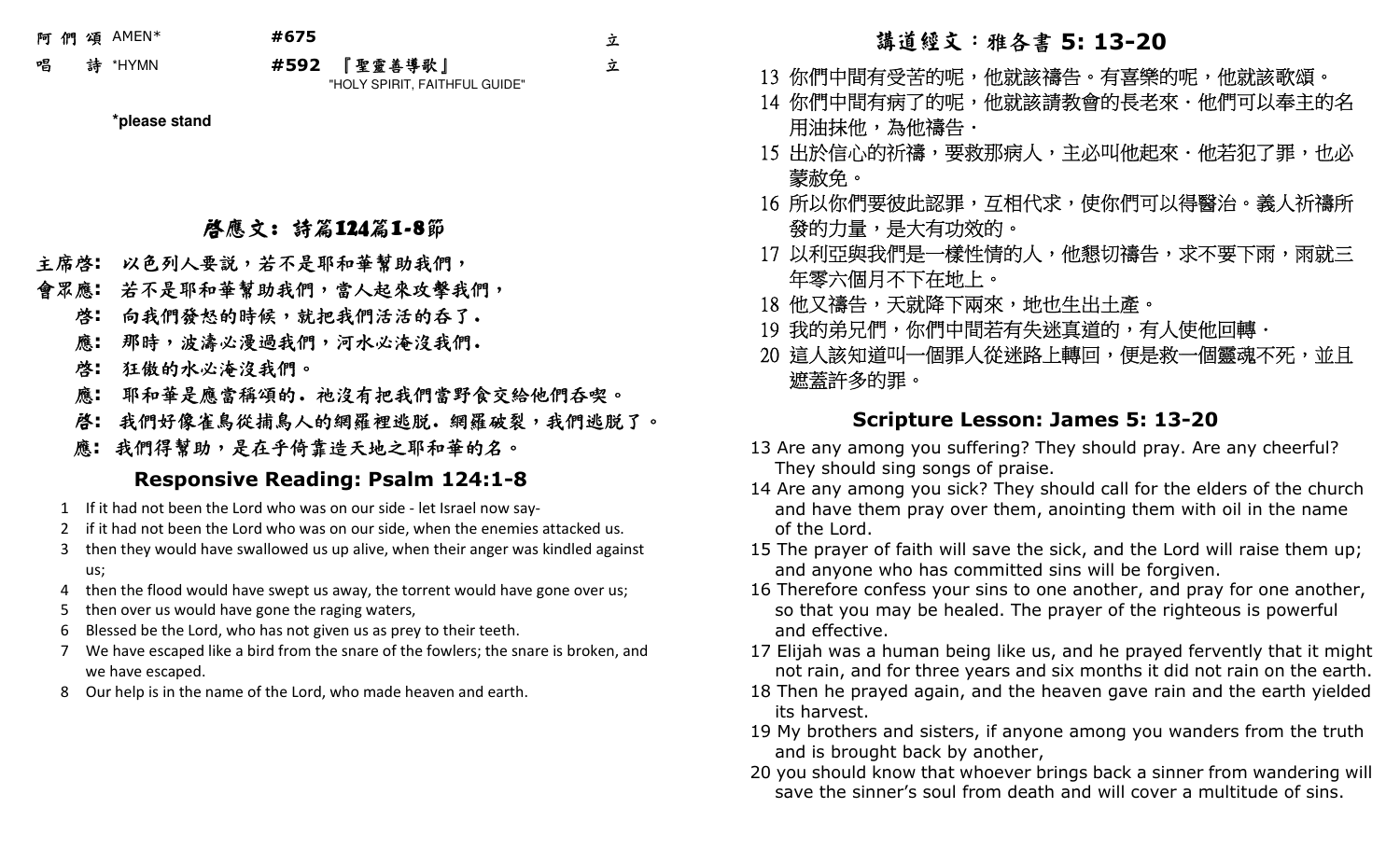# 報告事項

### 1. 歡迎首次參加主日崇拜之新朋友,盼望你能繼續參加聚會,散會後請留下姓名, 通訊處及電話與司事**,**<sup>以</sup>便教會與你聯絡。

 *We extend our welcome to those who are worshipping with us for the first time today. Please leave your name, address and phone number with the ushers so that we can contact you in the future. We hope to see you again.*

**2.** 祈禱會**:** 逢禮拜四下午二時在本堂舉行**,**歡迎各兄姊屆時參加。 **3.** 伉儷團契例會: 今主日崇拜後在二樓恢復舉行,請各團友屆時參加。 **4.** 婦女部例會預告: 十月十七日主日崇拜後在二樓恢復舉行,請各姊妹屆時參加。 **5.** 中年團契例會預告: 十月廿四日主日崇拜後在二樓恢復舉行,請各團友屆時參加。 **6.** 各兄姊於教會辦公時間內每日上午九時至下午五時可用本堂電話 **(212) 964-5488**或手提電話 **(917) 214-8596**聯絡各同工。 **7.** 明天禮拜一**(**十月十一日**)**是哥倫布日聯邦假期。**8.** 邵一嵐宣教師於十月十六日**(**禮拜六**)**放年假一天。

# **誠聘主任牧師**

**紐約中華基督教⻑老會誠聘主任牧師。** 

**具美國⻑老會 (Presbyterian Church USA) 認同之神學學位,** 

**三年服務堂會經驗, 需能講流利粵語, 及具備英語溝通能力。** 

### **請寄履歷致:PNC,**

The First Chinese Presbyterian Church61 Henry Street, New York, NY 10002,

或電郵 fcpcsession@gmail.com

The First Chinese Presbyterian Churchis seeking a Pastor (Head of Staff). The candidate should possess qualifications acceptable by the Presbyterian Church (USA) for Minister of Word and Sacrament, with 3 years of pastoral experience, and fluency in Cantonese and spoken English. Please send resume to: PNC, The First Chinese Presbyterian Church,61 Henry Street, New York, NY10002,or Email: fcpcsession@gmail.com

## **誠聘 Position Vacant**

**紐約中華基督教⻑老會誠聘幹事。** 

**須有大學學歷; 能講流利粵語; 及具備英語,華語溝通能力**;

**中,英文,電腦打字。**

**請寄履歷致:**Administrative AssistantThe First Chinese Presbyterian Church61 Henry Street, New York, NY 10002,

# <u>或電郵 fcpcny@yahoo.com</u>

The First Chinese Presbyterian Church is seeking an Administrative Assistant: The candidate should have some college credits; fluency in Cantonese; spoken English and Mandarin; and ability to type English and Chinese.Please send resume to: Administrative Assistant The First Chinese Presbyterian Church, 61 Henry Street, New York, NY10002,or Email: fcpcny@yahoo.com

# 代禱事項

- 1.為本堂各同工、全體長老、執事、董事及領袖們在教會中事奉的心志禱告。
- 2.為祈禱會禱告。求聖靈感動更多弟兄姊妹同心合意為教會守望。
- 3.為紐約市華埠社區禱告。願本堂藉著崇拜、關懷、社區服務、網絡福音廣播 節目廣傳福音。
- 4.為身體和心靈軟弱的弟兄姊妹禱告。求主醫治,使他們早日康復: 吳秀琼女士、林伍新蘭女士、陳玉金女士、張淑德女士、劉浪波夫人、 陳伍愛娣女士、黃德夫人、王金鐲先生。
- 5.為本堂聘牧事工禱告。求主差遣合適主任牧師來牧養教會。
- 6.為本堂聘請幹事禱告。求主差遣合適同工來協助堂務。
- 7.為弟兄姊妹未信主的親友禱告。